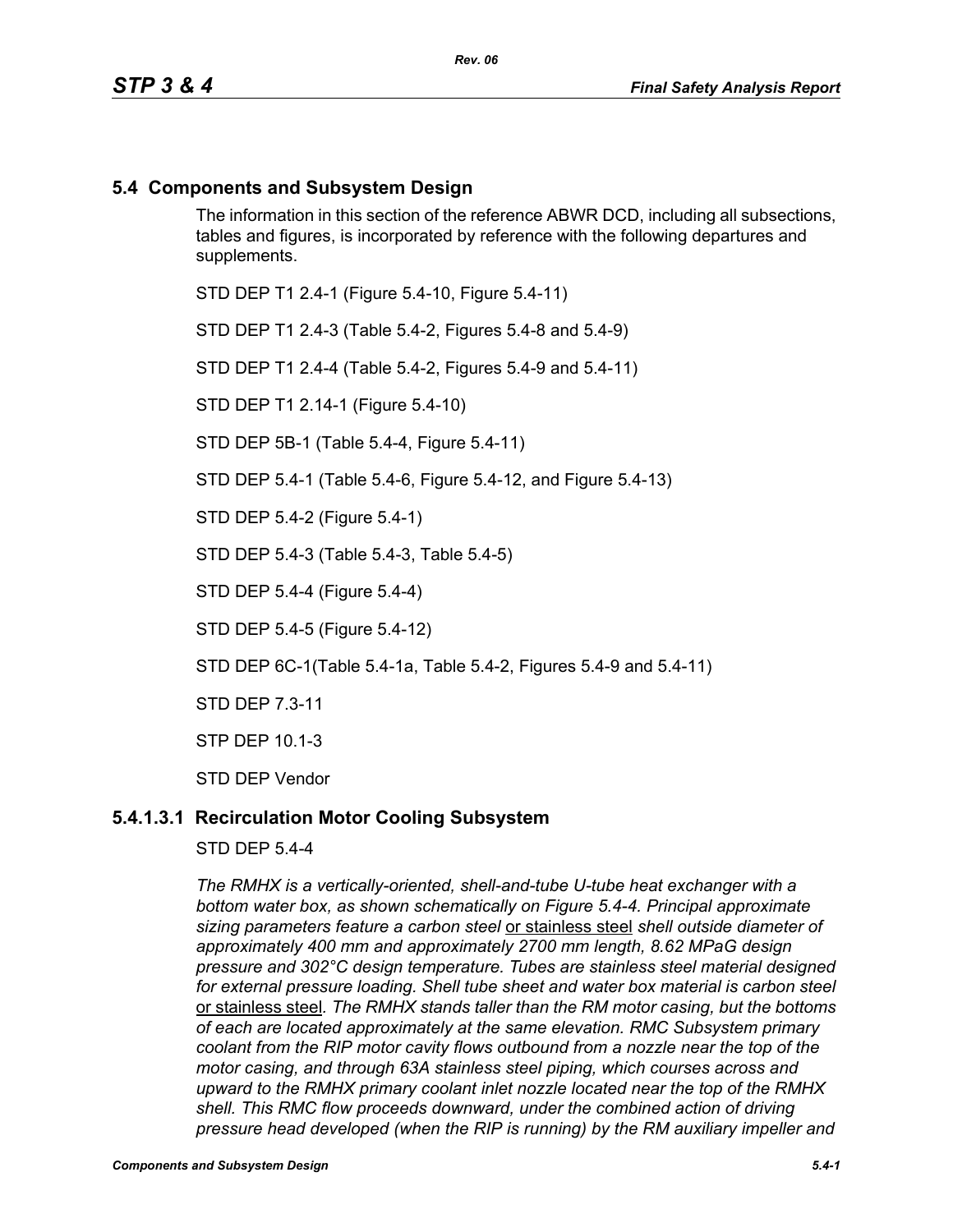*by buoyancy head developed by temperature (density) differences existing over the vertical closed-loop path lengths. In moving downward through the shell, this primary coolant sweeps back and fourth across the tube bundles guided by horizontal flow baffle/tube-support plates. Flow exits from the shell through a nozzle located just above the tube sheet and crosses, via 65A piping, directly back to the RIP motor casing on a piping run which is arranged primarily in a horizontal plane. Upon entering the RM casing, this primary coolant is drawn into the suction region of the RM auxiliary impeller, where it is then driven upward through the RM to begin another circuit around this RM-RMHX-RM flow loop.*

### **5.4.5.2 Description**

STP DEP 10.1-3

*Two isolation valves are welded in a horizontal run of each of the four main steam pipes; one valve is as close as possible to the inside of the drywell, and the other is just outside the containment.* 

*Figure 5.4-7 shows a main steamline isolation valve (MSIV). Each MSIV is a Ypattern, globe valve. Rated steam flow through each valve is 1.918 x 106 kg/h*1.912 x

10<sup>g</sup>kg/h. The main disc or poppet is attached to the lower end of the stem. Normal *steam flow tends to close the valve, and higher inlet pressure tends to hold the valve closed. The bottom end of the valve stem closes a small pressure balancing hole in the poppet. When the hole is open, it acts as a pilot valve to relieve differential pressure forces on the poppet. Valve stem travel is sufficient to give flow areas past the wide open poppet greater than the seat port area. The poppet travels approximately 90% of the valve stem travel to close the main steam port area; approximately the last 10% of the valve stem travel closes the pilot valve. The air cylinder actuator can open the poppet with a maximum differential pressure of 1.38 MPaG across the isolation valve in a direction that tends to hold the valve closed.* 

*A Y-pattern valve permits the inlet and outlet passages to be streamlined; this minimizes pressure drop during normal steam flow and helps prevent debris blockage.*

### **5.4.5.4 Inspection and Testing**

STD DEP 7.3-11

Leakage from the valve stem packing is collected and measured by the drywell drain *system. During shutdown, while the nuclear system is pressurized, the leak rate through the inner valve stem packing can be measured by collecting and timing the leakage.*

### **5.4.6.2.1.3 Interlocks**

STD DFP T1 2 4-3

*The following defines the various electrical interlocks:*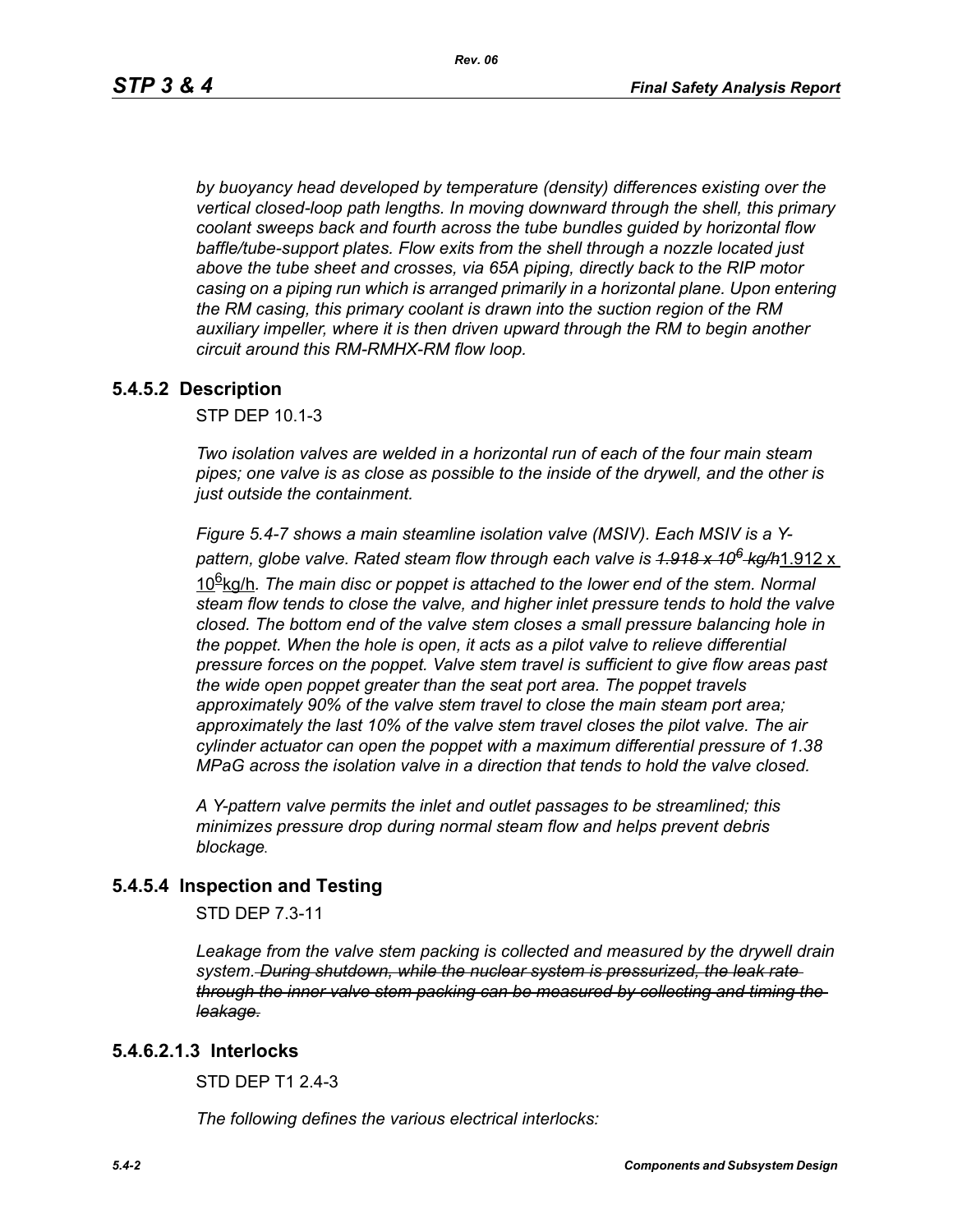- *(1) Valves F039 and F047 are two* is *key-locked open valves with* an *individual keylock.*
- *(2) The F001 limit switch activates when not fully closed and closes F008 and F009.*
- *(3) The F039 limit switch activates when fully open and clears the permissive for F037 and F045 to open.*
- *(4) The F037 and turbine trip and throttle valve limit switches activate when not fully closed to initiate the turbine governor valve signal ramp generator and to clear permissives for F004 to open.*
- *(5) The F037 limit switch activates when fully closed and permits F031, F032, F040 and F041 to open and closes F004 and F011.*
- *(6) The turbine trip throttle valve (part of C002) limit switch activates when fully closed and closes F004 and F011.*
- *(7) High reactor water level (Level 8) closes F037, F012, F045 and, subsequently, F004 and F011. This level signal is sealed in and must be manually reset. It will automatically clear if a low reactor water level (Level 2) reoccurs.*
- *(8) High turbine exhaust pressure, low pump suction pressure, 110% turbine electrical overspeed, or an isolation signal actuates the turbine trip logic and closes the turbine trip and throttle valve. When the signal is cleared, the trip and throttle valve must be reset from the control room.*
- *(9) Overspeed of 125% trips the mechanical trip, which is reset at the turbine.*
- *(10) An isolation signal closes F035, F036, F048, and other valves as noted in Items (6) and (8).*
- *(11) An initiation signal opens F001,and F004,* and *F037, F012 and F045 when other permissives are satisfied, starts the gland seal system, and closes F008 and F009.*
- *(12) High- and low-inlet RCIC steamline drain pot levels respectively open and close F058.*
- *(13) The combined signal of low flow plus pump discharge pressure opens and, with increased flow, closes F011. Also see Items (5), (6) and (7).*

## **5.4.6.2.2.1 Design Conditions**

STD DEP T1 2.4-3

*Operating parameters for the components of the RCIC System are shown in Figure 5.4-9. The RCIC components are:*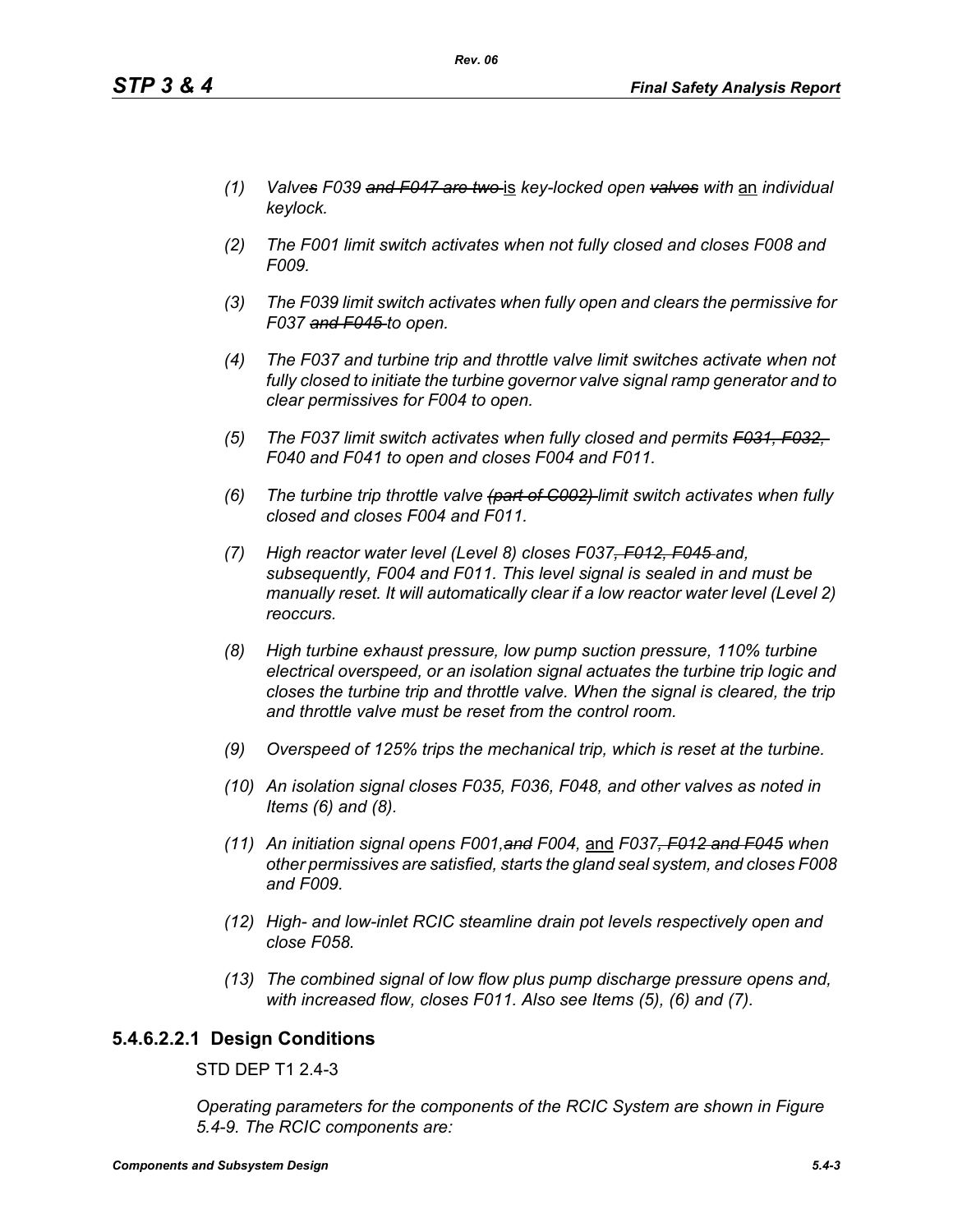- *(1) One 100% capacity turbine and accessories*One 100% capacity turbine, pump set and accessories.
- *(2) One 100% capacity pump assembly and accessories.*
- *(2) (3) Piping, valves, and instrumentation for:*
	- *(a) Steam supply to the turbine*
	- *(b) Turbine exhaust to the suppression pool*
	- *(c) Makeup supply from the condensate storage tank to the pump suction*
	- *(d) Makeup supply from the suppression pool to the pump suction*
	- *(e) Pump discharge to the feedwater line, a full flow test return line, a minimum flow bypass line to the suppression pool, and a coolant water supply to accessory equipment*

*The basis for the design conditions is ASME B&PV Code Section III, Nuclear Power Plant Components.*

*Analysis of the net positive suction head (NPSH) available to the RCIC pump in accordance with the recommendations of Regulatory Guide 1.1 is provided in Table 5.4-1a.*

## **5.4.6.2.5.2 Emergency Mode (Transient Events and LOCA Events)**

STD DEP T1 2.4-3

*Startup of the RCIC System occurs automatically either upon receipt of a reactor vessel low water level signal (Level 2) or a high drywell pressure signal. During startup, the turbine control system limits the turbine-pump speed to its maximum normal operating value, controls transient acceleration, and positions the turbine governor valve as required to maintain constant pump discharge flow over the pressure range of the system. Input to the turbine governor is from the flow controller monitoring the pump discharge flow. During standby conditions, the flow controller output is saturated at its maximum value.* RCIC system utilizes a flow control system that is an integral part of the pump and turbine.

*When the RCIC System is shut down, the low signal select feature of the turbine control system selects the idle setting of a speed ramp generator. The ramp generator output signal during shutdown corresponds to the low limit step and a turbine speed demand of 73.3 to 104.7 rad/s.*

*On RCIC System startup, bypass valve F045 (provided to reduce the frequency of turbine overspeed trips) opens to accelerate the turbine to an initial peak speed of approximately 157 rad/s; now under governor control, turbine speed is returned to the low limit turbine speed demand of 73.3 rad/s to 104.7 rad/s. After a predetermined delay (5 to 10 s), the steam supply valve leaves the full closed position and the ramp*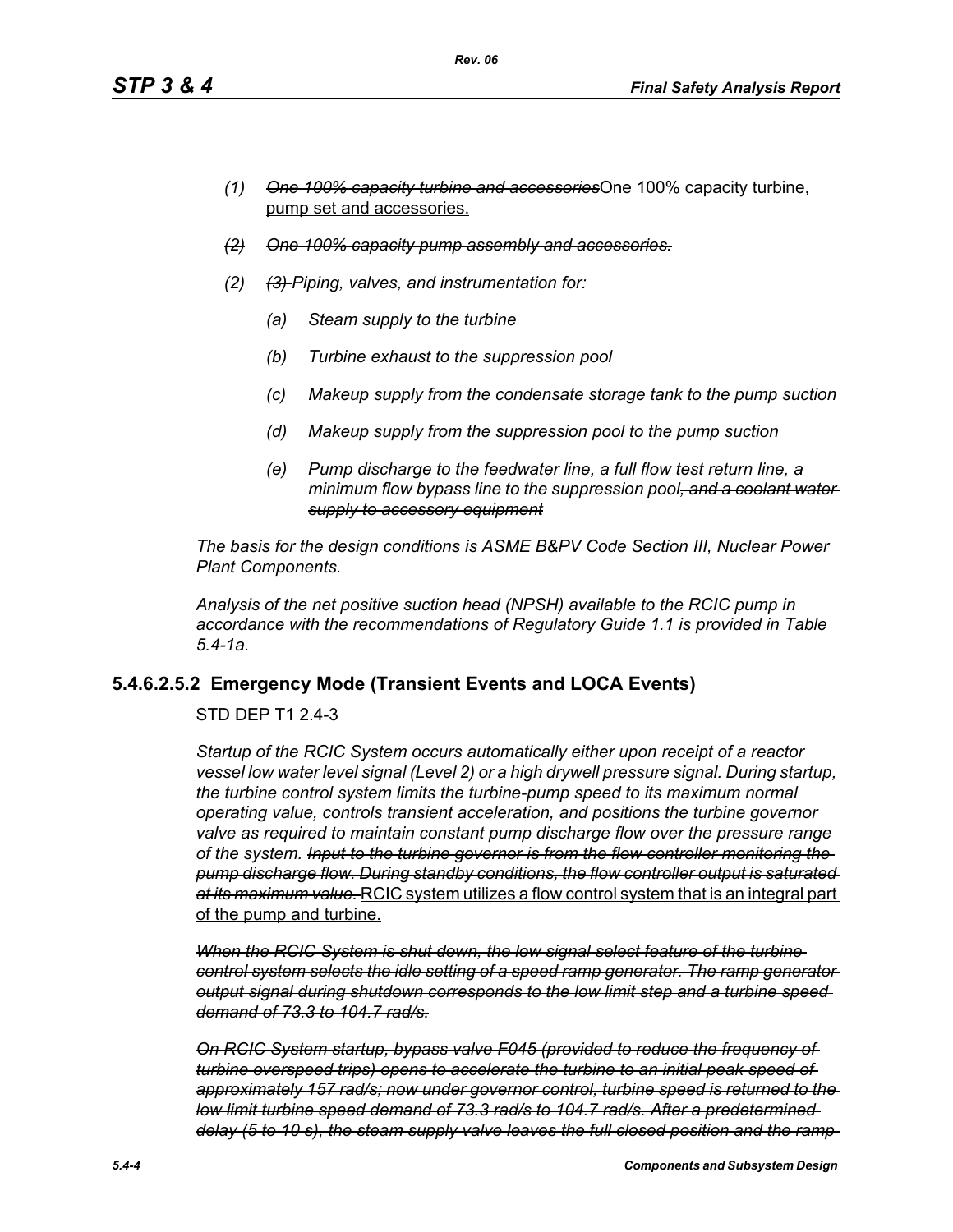*generator is released. The low signal select feature selects and sends this increasing ramp signal to the governor. The turbine increases in speed until the pump flow satisfies the controller setpoint. Then the controller leaves saturation, responds to the input error, and integrates the output signal to satisfy the input demand.*

*The operator has the capability to select manual control of the governor, and adjust*  change *speed and flow (within hardware limitations) to match decay heat steam generation during the period of RCIC operation.*

*The RCIC pump delivers the makeup water to the reactor vessel through the feedwater line, which distributes it to obtain mixing with the hot water or steam within the reactor vessel.*

*The RCIC turbine will trip automatically upon receipt of any signal indicating turbine overspeed, low pump suction pressure, high turbine exhaust pressure, or an autoisolation signal. Automatic isolation occurs upon receipt of any signal indicating:*

- *(1) A high pressure drop across a flow device in the steam supply line equivalent to 300% of the steady-state steam flow at 8.22 MPaA.*
- *(2) A high area temperature.*
- *(3) A low reactor pressure of 0.34 MPaG minimum.*
- *(4) A high pressure in the turbine exhaust line.*

*The steam supply valve F037, steam supply bypass valve F045 and cooling water supply valve F012 will close upon receipt of signal indicating high water level (Level 8) in the reactor vessel. These valves will reopen (auto-restart) should an indication of low water level (Level 2) in the reactor vessel occur. Water Level 2 automatically resets the water level trip signal. The RCIC System can also be started, operated, and shut down remote manually provided initiation or shutdown signals do not exist.*

### **5.4.7.1 Design Basis**

STD DEP T1 2.4-1

*Connections are provided to the upper pools on two*three *loops to return shutdown cooling flow to the upper pools during normal refueling activities if necessary. These connections also allow the RHR System to provide additional fuel pool cooling capacity as required by the Fuel Pool Cooling System during the initial stages of the refueling outage.*

### **5.4.7.1.1.6 Wetwell and Drywell Spray Cooling**

STD DEP 5.4-3

*Two of the RHR loops provide containment spray cooling subsystems. Each subsystem provides both wetwell and drywell spray cooling. This subsystem provides steam condensation and primary containment atmospheric cooling following a small*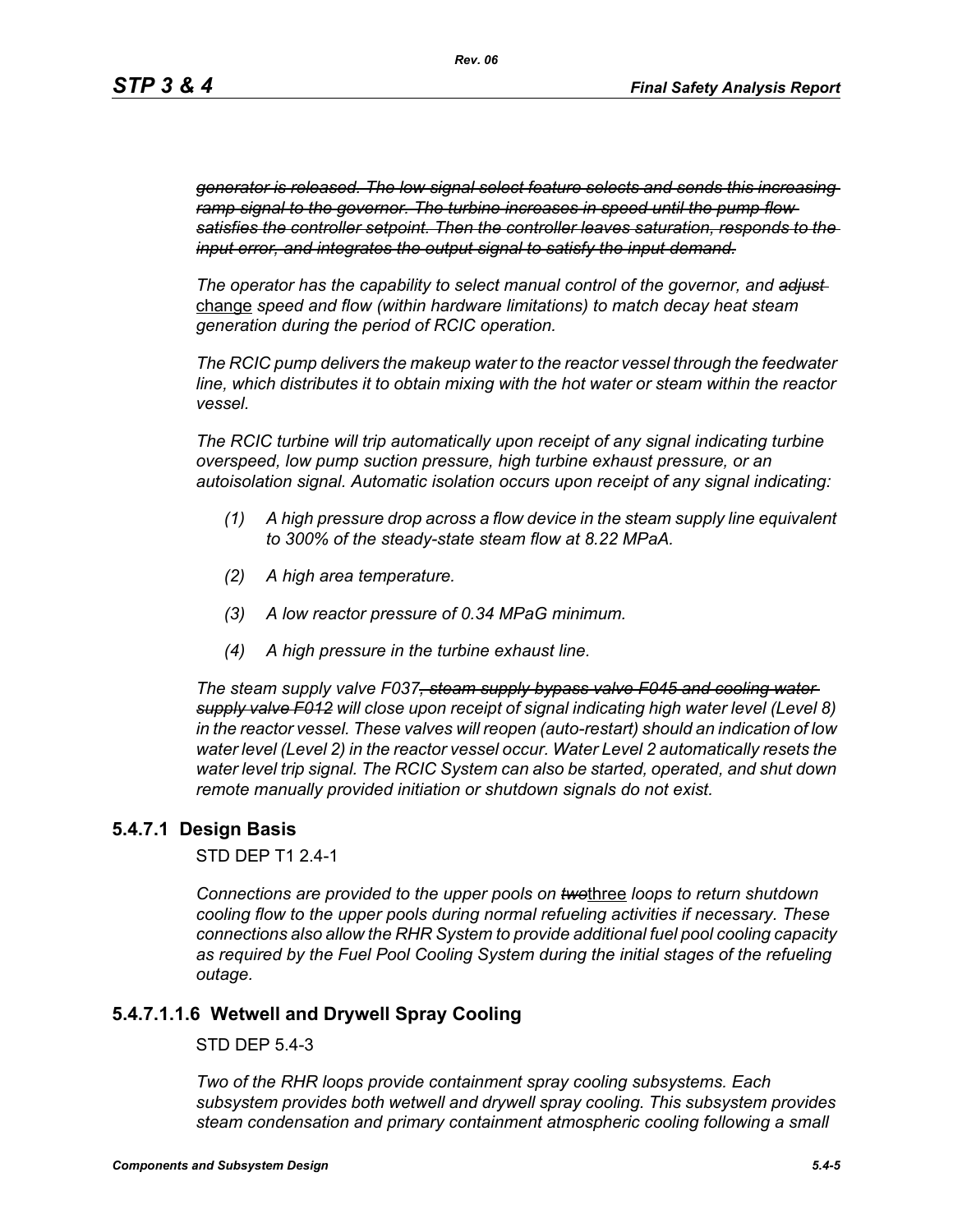*break LOCA by pumping water from the suppression pool, through the heat exchangers and into the wetwell and drywell spray spargers in the primary containment. The preferred method of containment spray is with both wetwell and drywell spray used simultaneously started by manual initiation. If wetwell spray is desired by itself, without drywell spray, it can be initiated by operator action, but must be used in conjunction with one of the full flow modes, which are either the suppression pool (S/P) cooling mode or the low pressure flooder (LPFL)mode. To accomplish this, a full flow mode must be initiated first, then its flow is throttled back to approximately one half flow. The wetwell spray valve would then be opened, followed by reestablishing rated flow for wetwell spray operation by opening the applicable full flow mode throttle valve as required. This mode of operation is only recommended for performance of periodic surveillance required by the Technical Specifications, which would likely utilize S/P cooling for the full flow mode. The wetwell spray mode is terminated automatically by a LOCA signal. If desired, the drywell spray mode can be initiated by operator action of opening the drywell spray valves post-LOCA in the pressure of high drywell pressure. The drywell mode is terminated automatically as the RPV injection valve starts to open, which results from a LOCA and reactor depressurization. Both wetwell and drywell spray modes can also be terminated by operator action. The wetwell spray lines have a flow meter with indication in the control room.*

# **5.4.7.1.1.8 Fuel Pool Cooling**

STD DEP T1 2.4-1

*Two* Three *of the RHR loops* can *provide supplemental fuel pool cooling during normal refueling activities and any time the fuel pool heat load exceeds the cooling capacity of the fuel pool heat exchangers. For normal refueling activities where the reactor well is flooded and the fuel pool gates are open, water is drawn from the reactor shutdown suction lines, pumped through the RHR heat exchangers and discharged through the reactor well distribution spargers. For 100% core removal, if necessary, water is drawn from the Fuel Pool Cooling (FPC) System skimmer surge tanks, pumped through the RHR heat exchangers and returned to the fuel via the FPC System cooling lines. These operations are initiated and shut down by operator action.*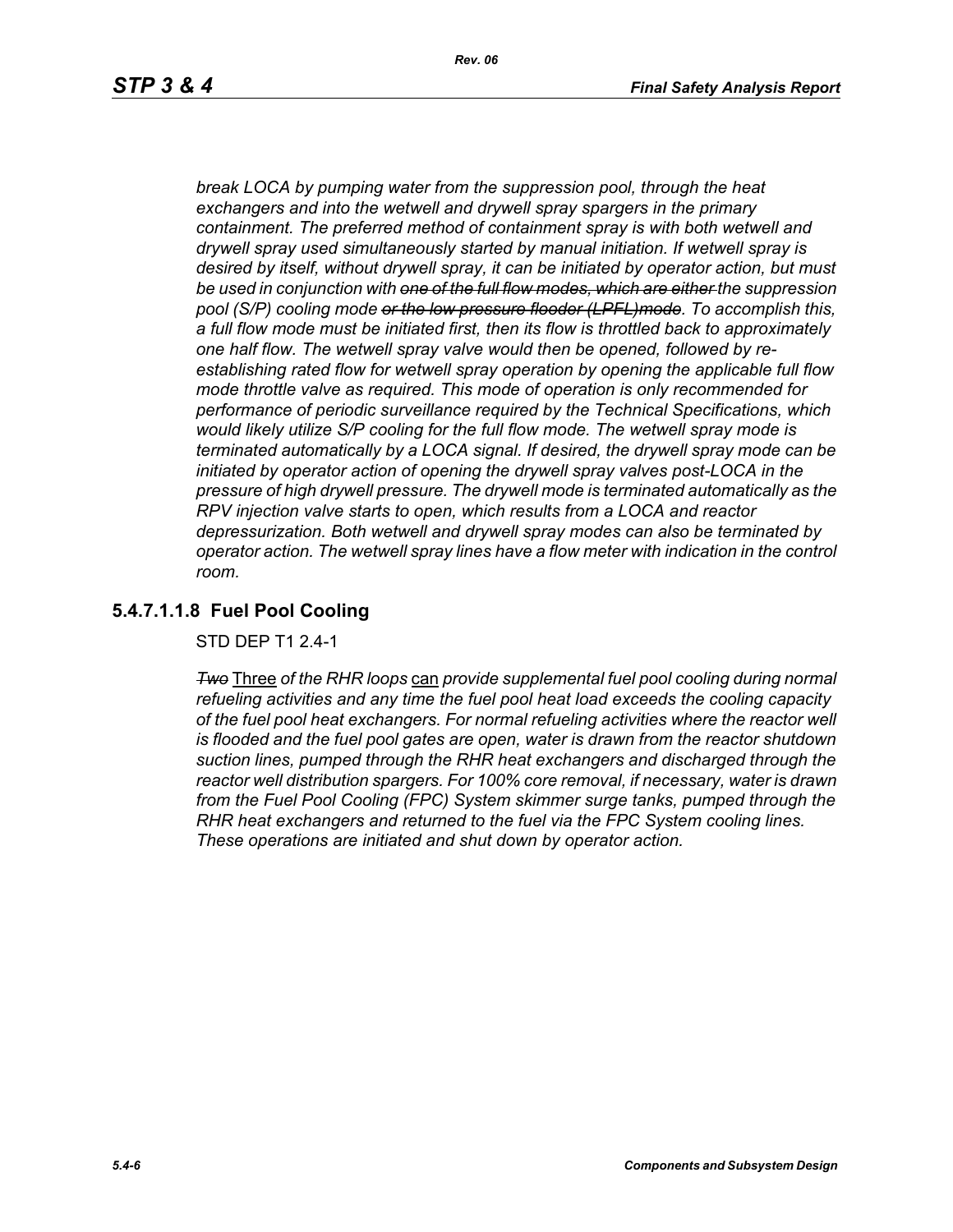## **5.4.7.2.2 Equipment and Component Description**

STD DEP 6C-1

## STD DEP Vendor

*(1) System Main pumps*

*The main pumps must satisfy the following system performance requirements. The pump equipment performance requirements include additional margins so that the system performance requirements can be achieved. These margins are standard GEequipment specification practice and are included in procurement specifications for flow and pressure measuring accuracy and for power source frequency variation.*

| Number of pumps                                                                          | 3                                     |
|------------------------------------------------------------------------------------------|---------------------------------------|
| Pump type                                                                                | Centrifugal                           |
| Drive unit type                                                                          | <b>Constant Speed Induction Motor</b> |
| Design flow rate                                                                         | 954 $m^3/h$                           |
| Total discharge head at design flow 125m<br>rate                                         |                                       |
| Maximum bypass flow                                                                      | 147.6 $m^3/h$                         |
| Minumum total discharge head at<br>maximum bypass flow rate                              | 220m Max<br>195m Min                  |
| Maximum runout flow                                                                      | 1130 $m^3/h$                          |
| Maximum pump brake<br>horse power                                                        | 550 kw                                |
| Net positive suction head<br>(HPSH)(NPSH)<br>at 1m-about above the pump floor<br>setting | <del>2.4m</del> 2.0m                  |
| Process fluid temperature range                                                          | 10 to 182°C                           |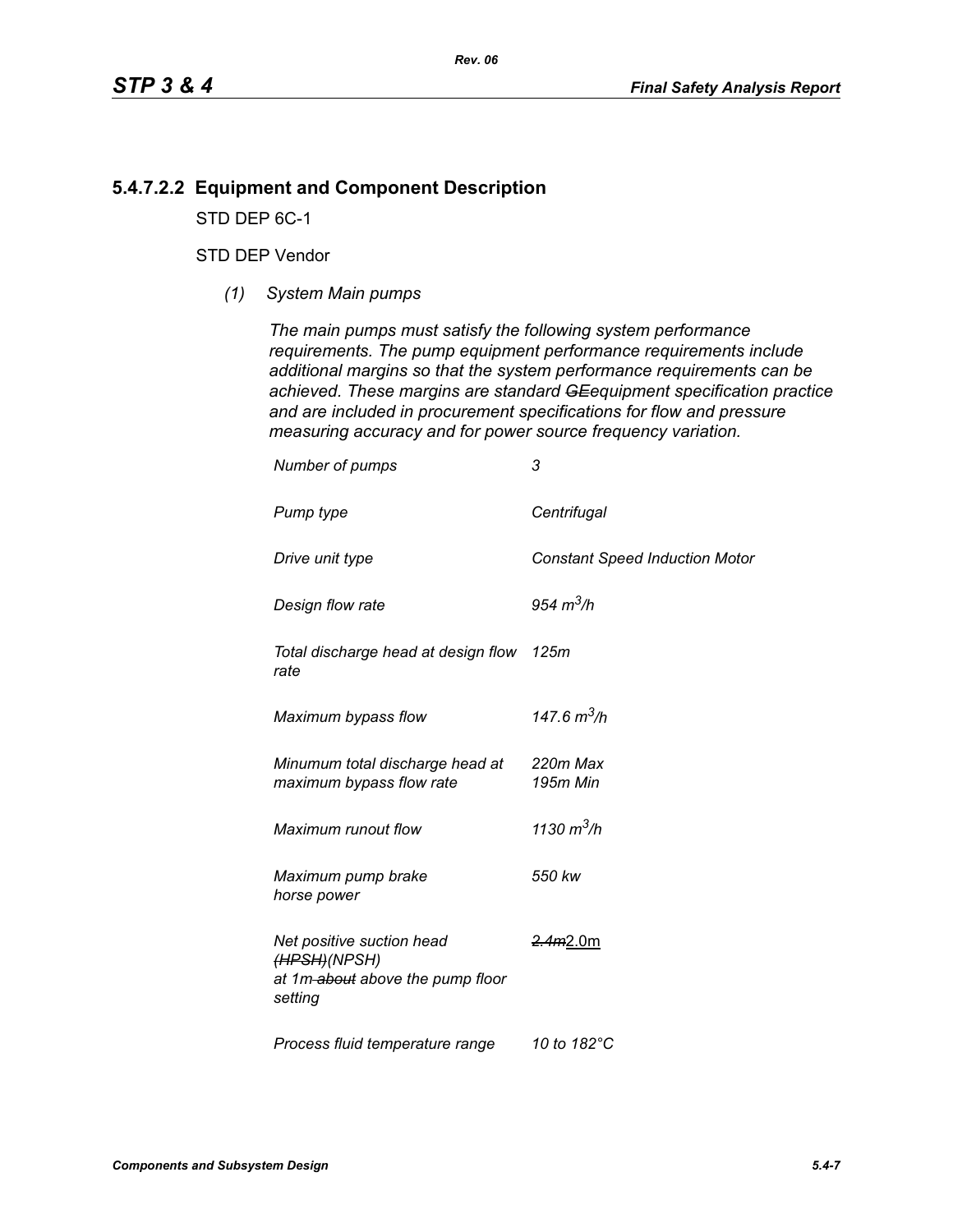### STD DEP 5B-1

*(2) Heat Exchangers*

*(c) Safe Shutdown—The RHR System brings the reactor to a cold shutdown condition of less than 100°C within 36 hours of control rod insertion with two out of the three divisions in operation. The RHR System is manually activated into the shutdown cooling mode below a nominal vessel pressure of 0.93 MPaG.* 

*The RHR heat exchanger capacity is required to be sufficient to meet each of these functional requirements. The limiting function for the RHR heat exchanger capacity is* reactor shutdown. *post-LOCA containment cooling. The heat exchanger capacity, K, is* 4.27 x 10<sup>b</sup> W/°C 370.5kJ/°C-s per heat *exchanger.*

*The performance characteristics of the heat exchangers are shown in Table 5.4-4.*

# **5.4.7.2.6 Manual Action**

STD DEP T1 2.4-1

*(6) Fuel Pool Cooling*

Three*Two of the RHR loops* can *provide supplemental fuel pool cooling during normal refueling activities and any time the fuel pool heat load exceeds the cooling capacity of the fuel pool heat exchangers. For normal refueling activities where the reactor well is flooded and the fuel pool gates are open, water is drawn from the reactor shutdown suction lines, pumped through the RHR heat exchangers and discharged through the reactor well distribution spargers. For 100% core removal, if necessary, water is drawn from the Fuel Pool Cooling (FPC) System skimmer surge tanks, pumped through the RHR heat exchangers and returned to the fuel pool via the FPC System cooling lines. These operations are initiated and shut down by operator action.*

## **5.4.8.2 System Description**

STD DEP 5.4-1

*The total capacity of the system, as shown on the process flow diagram in Figure 5.4- 13, is equivalent to 2% of rated feedwater flow. Each pump, NRHX, and F/D is capable of 50% system capacity operation, with the one RHX capable of 100% system capacity operation.* Each pump and F/D is capable of 100% system capacity operation. Each of two NRHX is capable of 50% system capacity operation, with the one RHX capable of 100% system capacity operation.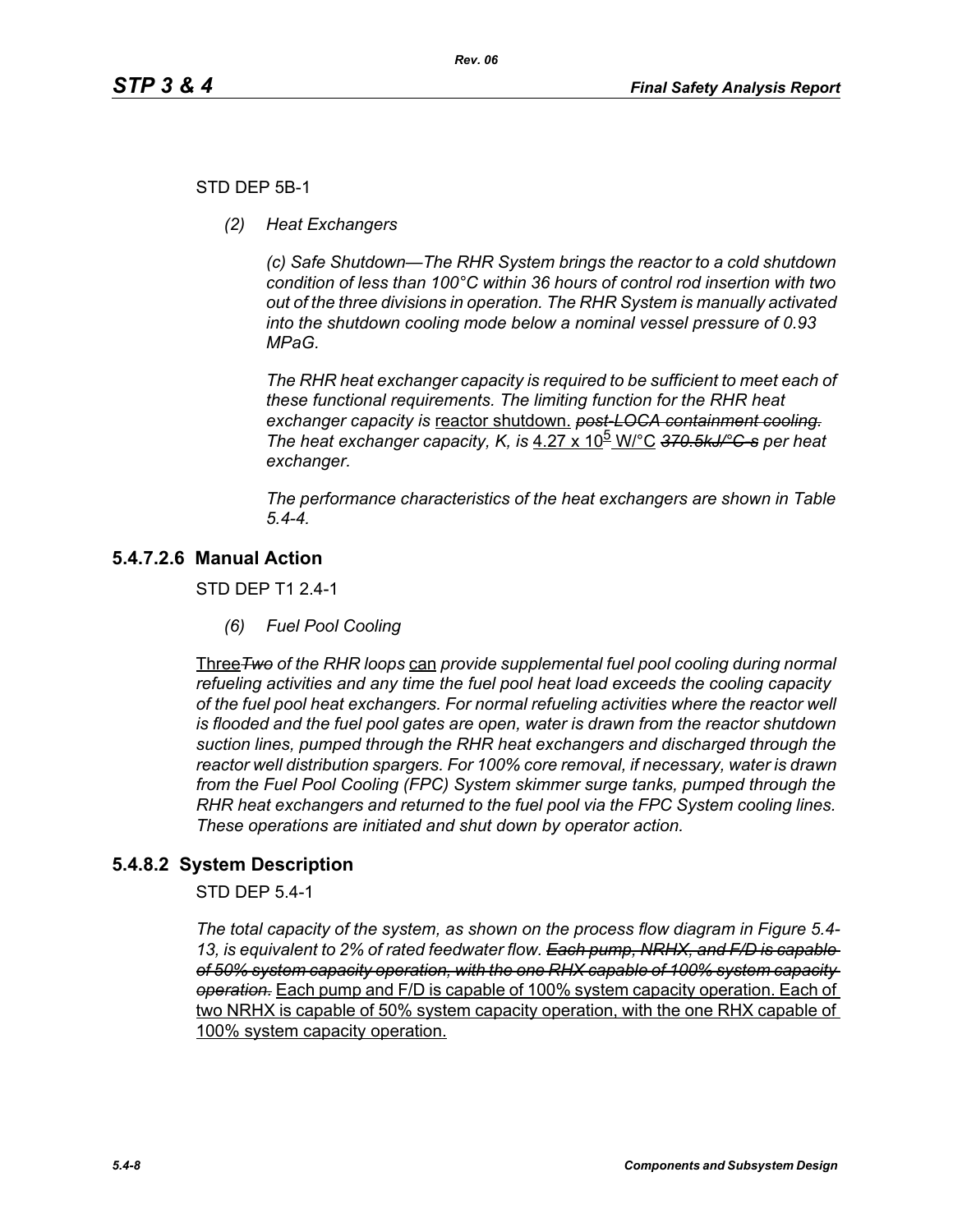# **5.4.15 COL License Information**

## **5.4.15.1 Testing of Main Steam Isolation Valves**

The following site-specific supplement addresses COL License Information Item 5.7.

Testing of the Main Steam Isolation valves under operating conditions will be performed during the Initial Test Program as described in Subsections 14.2.12.2.26 and 14.2.12.2.34. ITAAC 6 from Table 2.1.2, Nuclear Boiler System, will ensure the MSIVs meet their design basis.

# **5.4.15.2 Analysis of Non-Design Basis Loss of AC Coping Capability**

The following site-specific supplements listed in this section address COL License Information Item 5.8.

## **5.4.15.2.1 Analysis to Demonstrate the Facility has 8 Hour Non-Design SBO Capability**

The capability of the RCIC System to operate for 8 hours as discussed in Subsection 5.4.6 and NUREG-1503 will be demonstrated during the Initial Test Program as described in section 14.2.12.1.9. A best estimate analysis will be available for NRC review by the end of preoperational testing demonstrating that the RCIC system can function for 8 hours in an SBO event. This analysis will reflect Class 1E loadings based on expected plant and operator response during this event. Additionally, an evaluation of room temperature response during the transient will ensure that equipment remains within its qualification envelope. Similar evaluations have been satisfactorily performed on other ABWRs. (COM 5.4-1)

# **5.4.15.2.2 Analysis to Demonstrate that the DC Batteries and SRV/ADS Pneumatics have Sufficient Capacity**

A best estimate analysis demonstrating adequate DC battery and pneumatic supply capacity based on the as purchased equipment configuration will be completed and available for NRC review prior to the commencement of the Preoperational Test Program. This analysis will reflect Class 1E bus loadings based on expected plant response during the 8-hour SBO event. Additionally, an evaluation of room temperature response will ensure that the batteries remain within their qualification envelope. Similar evaluations have been satisfactorily performed on other ABWRs. (COM 5.4-2)

# **5.4.15.3 ACIWA Flow Reduction**

The following site-specific supplement addresses COL License Information Item 5.9.

A hydraulic analysis will be performed to determine if a flow reduction device is needed based on the actual flow rate capacities, pressure, and hose size of the diesel driven pump. This analysis will be available for NRC review prior to the commencement of the Preoperational Test Program. (COM 5.4-3)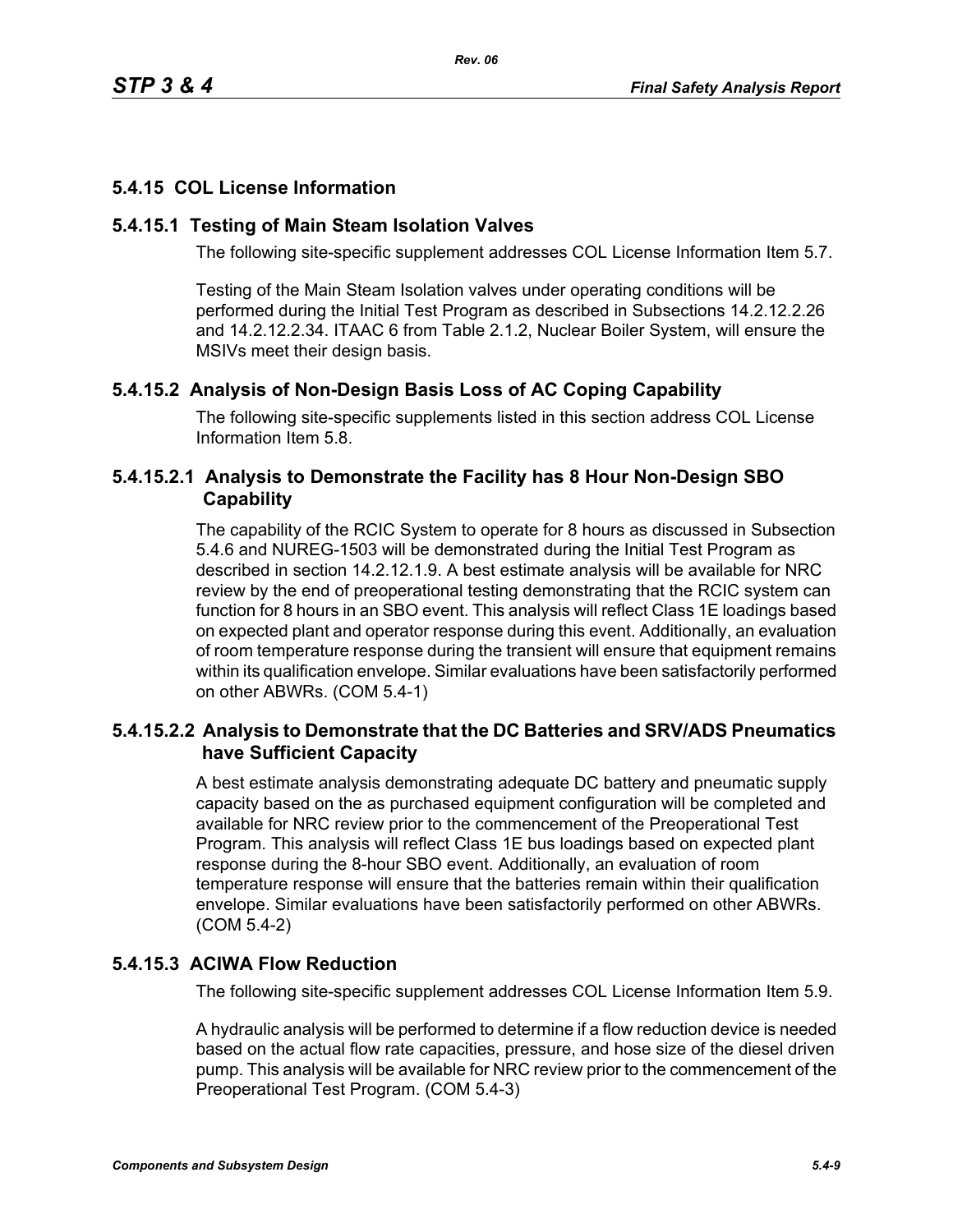## **5.4.15.4 RIP Installation and Verification During Maintenance**

The following site-specific supplement addresses COL License Information Item 5.10.

Procedures address RIP installation and verification for motor bottom cover, as well as visual monitoring of the potential leakage during impeller-shaft and plug removal. A contingency plan assures that core and spent fuel cooling can be provided in the event of loss of coolant during Reactor Internal Pump (RIP) maintenance.

This contingency plan will address the following items:

- **Worst case scenario evaluated**
- **IMPACT ON PERSONAL EXAMPLE 19** Impact on personnel and plant
- Assumptions made in respect to contingency plan
- Response time of plant and personnel in regard to contingency plan
- **Norst case flow rate of drain down of vessel**
- **Number of pumps plant procedures allow to perform concurrent maintenance** activities with the potential to drain the vessel
- Recovery phase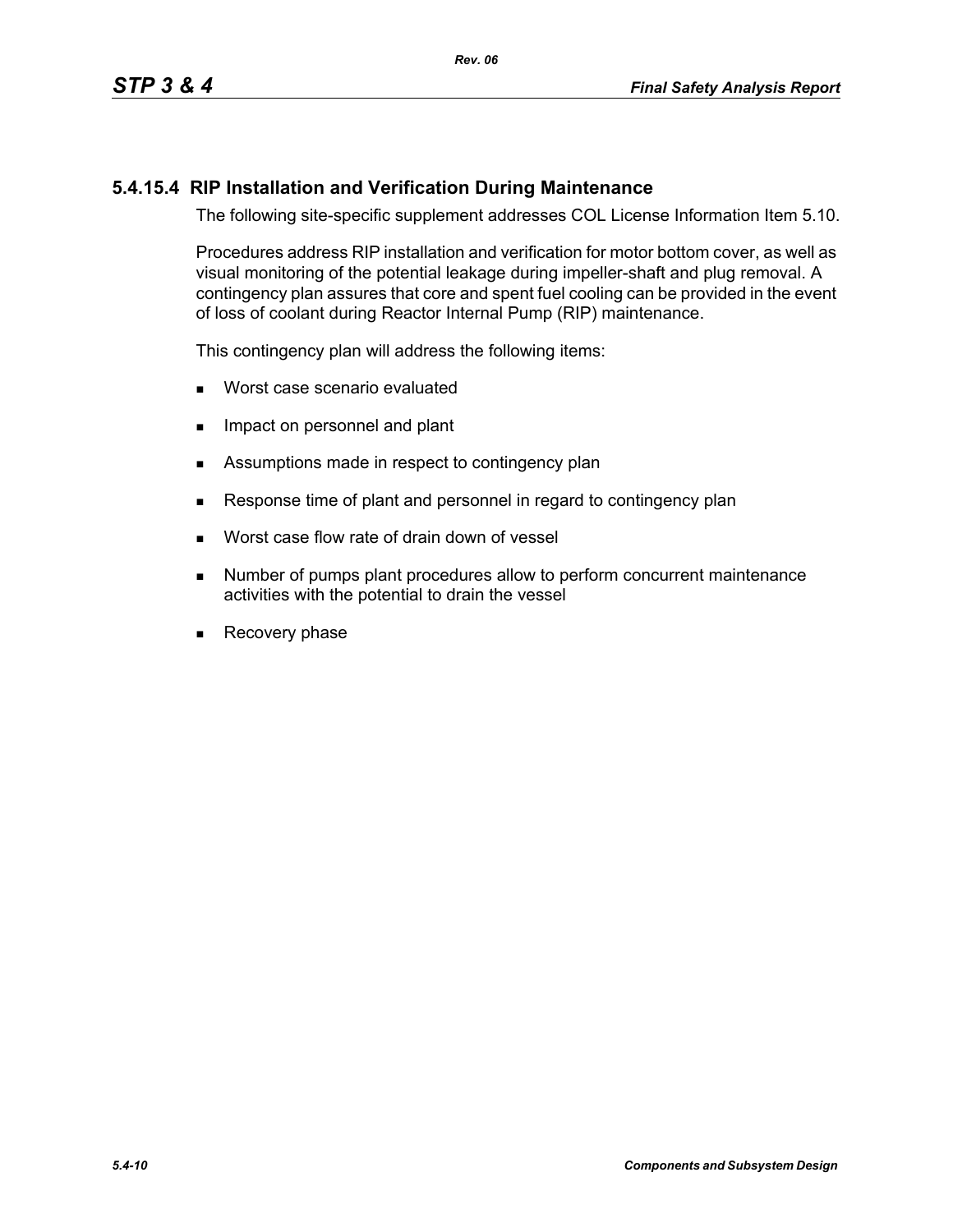$\mathbf{I}$ 

 $\mathbf I$ 

I

|                                                                                                                                                                                                                                                                 | <b>Table 5.4-1a Net Positive Suction Head (NPSH) Available to RCIC Pumps</b>                                                                |          |                                                                                 |  |
|-----------------------------------------------------------------------------------------------------------------------------------------------------------------------------------------------------------------------------------------------------------------|---------------------------------------------------------------------------------------------------------------------------------------------|----------|---------------------------------------------------------------------------------|--|
| А                                                                                                                                                                                                                                                               | Suppression pool is at its minimum depth, El. -3740 mm.                                                                                     |          |                                                                                 |  |
| <u>B.</u>                                                                                                                                                                                                                                                       | Genterline of pump suctionNPSH Reference level is at El. -7200 mm.*                                                                         |          |                                                                                 |  |
| C.                                                                                                                                                                                                                                                              | Suppression pool water is at its maximum temperature for the given<br>operating mode, 77°C.                                                 |          |                                                                                 |  |
| D.                                                                                                                                                                                                                                                              | Pressure is atmospheric above the suppression pool.                                                                                         |          |                                                                                 |  |
| E.                                                                                                                                                                                                                                                              | Minimum suction strainer area as committed to by Appendix 6C methods.                                                                       |          |                                                                                 |  |
|                                                                                                                                                                                                                                                                 | NPSH available = $H_{ATM}$ + H <sub>S</sub> - H <sub>VAP</sub> - H <sub>F</sub> (H <sub>F</sub> + H <sub>ST</sub> )                         |          |                                                                                 |  |
|                                                                                                                                                                                                                                                                 | where:                                                                                                                                      |          |                                                                                 |  |
|                                                                                                                                                                                                                                                                 | $H_{ATM}$                                                                                                                                   | =        | Atmospheric head                                                                |  |
|                                                                                                                                                                                                                                                                 | $H_{\rm S}$                                                                                                                                 | $=$      | <b>Static head</b>                                                              |  |
|                                                                                                                                                                                                                                                                 | $H_{VAP}$                                                                                                                                   | =        | Vapor pressure head                                                             |  |
|                                                                                                                                                                                                                                                                 | $H_F$                                                                                                                                       | =        | Maximum frictional head including<br>strainerexcluding strainer frictional head |  |
| <u> H<sub>ST</sub> = Strainer frictional head</u><br><b>Minimum Expected NPSH</b><br>RCIC pump flow is 182m <sup>3</sup> /h<br>The maximum suppression pool temperature is 77°C. However, for<br>conservatism, 100°C is used to calculate the following values. |                                                                                                                                             |          |                                                                                 |  |
|                                                                                                                                                                                                                                                                 |                                                                                                                                             |          |                                                                                 |  |
|                                                                                                                                                                                                                                                                 |                                                                                                                                             |          |                                                                                 |  |
|                                                                                                                                                                                                                                                                 | $H_{ATM}$                                                                                                                                   |          | 10.62m10.77m                                                                    |  |
|                                                                                                                                                                                                                                                                 | $H_{\rm S}$                                                                                                                                 |          | 3.46m                                                                           |  |
|                                                                                                                                                                                                                                                                 | $H_{VAP}$                                                                                                                                   | $\equiv$ | 4.33m4.39m                                                                      |  |
|                                                                                                                                                                                                                                                                 | $H_F$                                                                                                                                       | $=$      | 2.10 <sub>m</sub>                                                               |  |
|                                                                                                                                                                                                                                                                 | NPSH available = $40.2610.7710.62 + 3.46 - 4.39 - 2.10 - 4.33 - 2.10 = 7.65m4.39$<br>$\frac{H_F + H_{ST}}{2}$ 7.59m                         |          |                                                                                 |  |
|                                                                                                                                                                                                                                                                 | $NPSH$ available = $9.84$ (H <sub>F</sub> + H <sub>ST</sub> )<br>NPSH required = $7.3m$ 7.0 m                                               |          |                                                                                 |  |
|                                                                                                                                                                                                                                                                 |                                                                                                                                             |          |                                                                                 |  |
| Margin <sup>**</sup> = $0.35m2.84m$ (H <sub>F</sub> + H <sub>ST</sub> ) 0.59m = NPSH <sub>available</sub> - NPSH <sub>required</sub>                                                                                                                            |                                                                                                                                             |          |                                                                                 |  |
|                                                                                                                                                                                                                                                                 | *NPSH Reference Pointlevel is 1m above the pump floor level<br>** The final system design will meet the required NPSH with adequate margin. |          |                                                                                 |  |
|                                                                                                                                                                                                                                                                 |                                                                                                                                             |          |                                                                                 |  |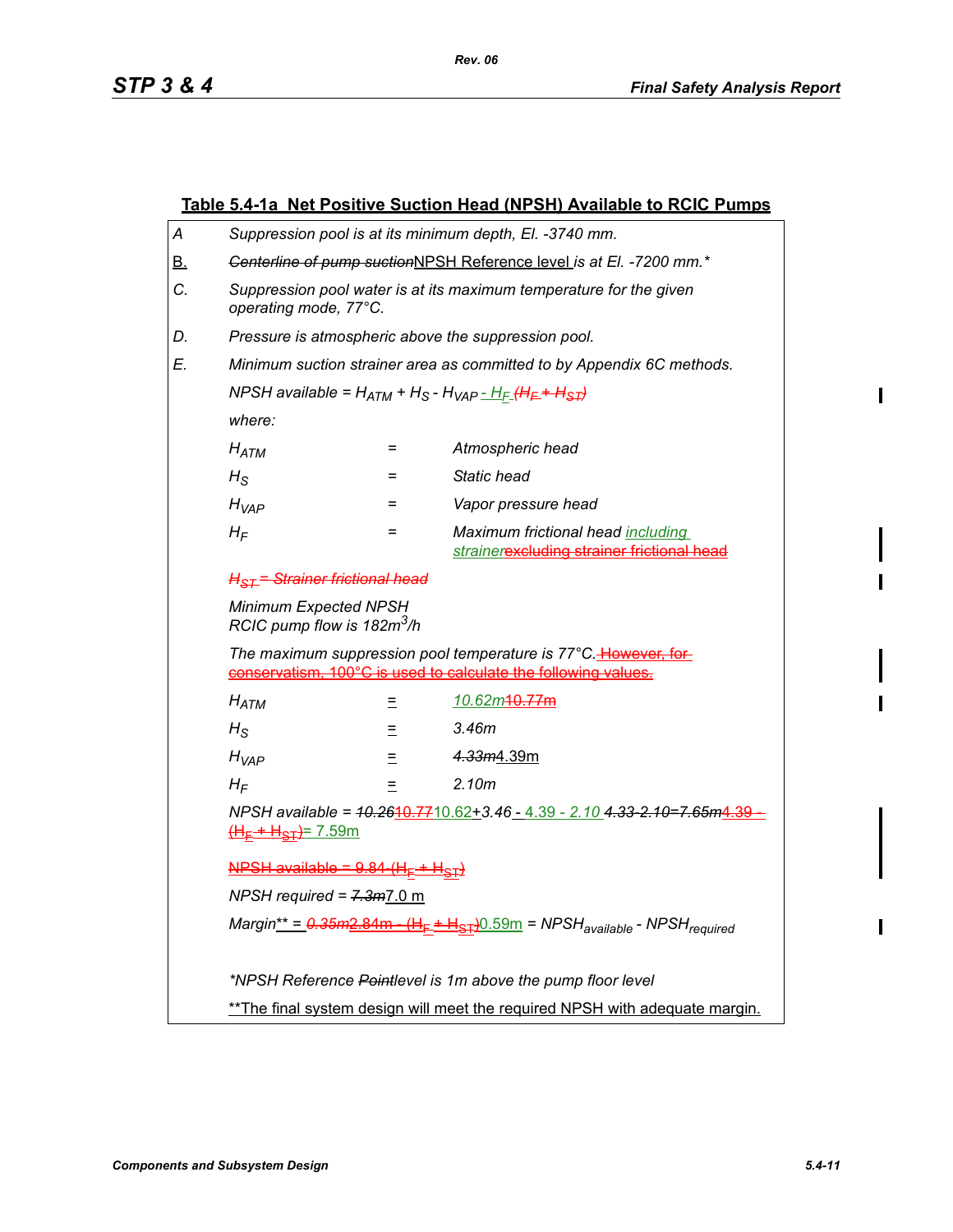| Table 5.4-2 Design Parameters for RCIC System Components |                                                                                           |  |  |  |
|----------------------------------------------------------|-------------------------------------------------------------------------------------------|--|--|--|
| (1) RCIC Pump Operation (C001)                           |                                                                                           |  |  |  |
| Flow rate                                                | Injection flow - 182 $m^3/h$                                                              |  |  |  |
|                                                          | Cooling water flow - 4 to 6 $m^3/h$                                                       |  |  |  |
|                                                          | Total pump discharge - 188 m <sup>3</sup> /h<br><i>(includes no margin for pump wear)</i> |  |  |  |
| Water temperature range                                  | 10°to 60°C, continuous duty<br>40°to 77°C, short duty                                     |  |  |  |
| <b>NPSH</b>                                              | 7.0m <del>7.3m-</del> minimum                                                             |  |  |  |
| Developed head                                           | 900m at 8.22 MPaA reactor pressure                                                        |  |  |  |
|                                                          | 186 m at 1.14 MPaA reactor pressure                                                       |  |  |  |
| Maximum pump                                             | 675 kW at 900m developed head<br>125 kW at 186m developed head                            |  |  |  |
| Design pressure                                          | 11.77 MPaG                                                                                |  |  |  |
| (3) RCIC leakoff orifices (D017, D018)                   | Sized for 3.2 mm diameter minimum<br><u>4.8 mm diameter maximum</u>                       |  |  |  |
| (3) Flow element (FE007)                                 |                                                                                           |  |  |  |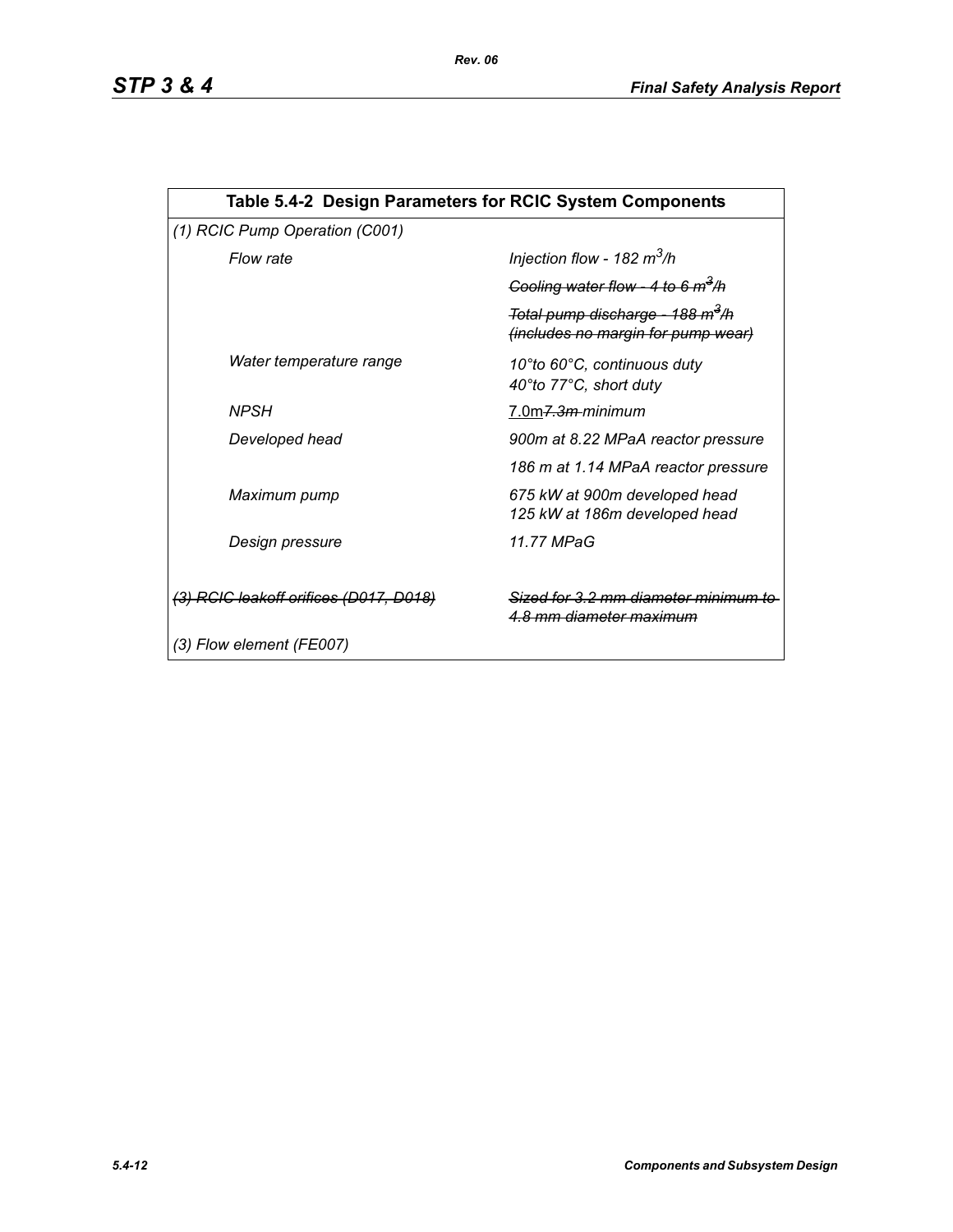| Table 5.4-2 Design Parameters for RCIC System Components (Continued) |                                                                                                                                                                                                                                          |                                                                                                                                                                               |  |  |
|----------------------------------------------------------------------|------------------------------------------------------------------------------------------------------------------------------------------------------------------------------------------------------------------------------------------|-------------------------------------------------------------------------------------------------------------------------------------------------------------------------------|--|--|
| (4) Valve Operation Requirements                                     |                                                                                                                                                                                                                                          |                                                                                                                                                                               |  |  |
|                                                                      | Cooling water pressure control valve<br>(F013)                                                                                                                                                                                           | Self-contained downstream sensing<br>control valve capable of maintaining<br>constant downstream pressure of 0.52<br>MPa                                                      |  |  |
|                                                                      | Cooling water relief valve (F030)                                                                                                                                                                                                        | Sized to prevent overpressuring piping,<br>valves, and equipment in the coolant-<br>loop in the event of failure of pressure-<br>control valve F013                           |  |  |
|                                                                      | Barometric condenser condensate<br>drain Line isolation valves (F031 &<br>F032)                                                                                                                                                          | These valves operate only when RCIC<br>System is shutdown, allowing drainage<br>to CUW System and they must operate<br>against a differential pressure of 0.52-<br><b>MPa</b> |  |  |
|                                                                      | Cooling loop shutoff valve (F012)                                                                                                                                                                                                        | This valve allows water to be passed<br>through the auxiliary equipment coolant-<br>loop and must operate against a<br>differential pressure of 9.65 MPa                      |  |  |
|                                                                      | Steam supply bypass valve (F045)                                                                                                                                                                                                         | Open and/or close against full-<br>differential of 8.12 MPa within 5<br>seconds                                                                                               |  |  |
|                                                                      | Vacuum pump discharge isolation<br>valve (F047)                                                                                                                                                                                          | Open and/or close against 0.314 MPa<br>differential pressure at a temperature of<br>$470^{\circ}$ C.                                                                          |  |  |
|                                                                      | Vacuum pump discharge check valve<br>(F046)                                                                                                                                                                                              | Located at the highest point in the line.                                                                                                                                     |  |  |
| (10) Suction Strainer Sizing                                         |                                                                                                                                                                                                                                          |                                                                                                                                                                               |  |  |
| The suppression pool suction shall be sized so that:                 |                                                                                                                                                                                                                                          |                                                                                                                                                                               |  |  |
|                                                                      | (a) Pump NPSH requirements are satisfied when strainer is 50% plugged<br>blocked in accordance with RG 1.82 analysis methods; and particles over 2.4<br>mm diameter are restrained from passage into the pump and feedwater-<br>sparger. |                                                                                                                                                                               |  |  |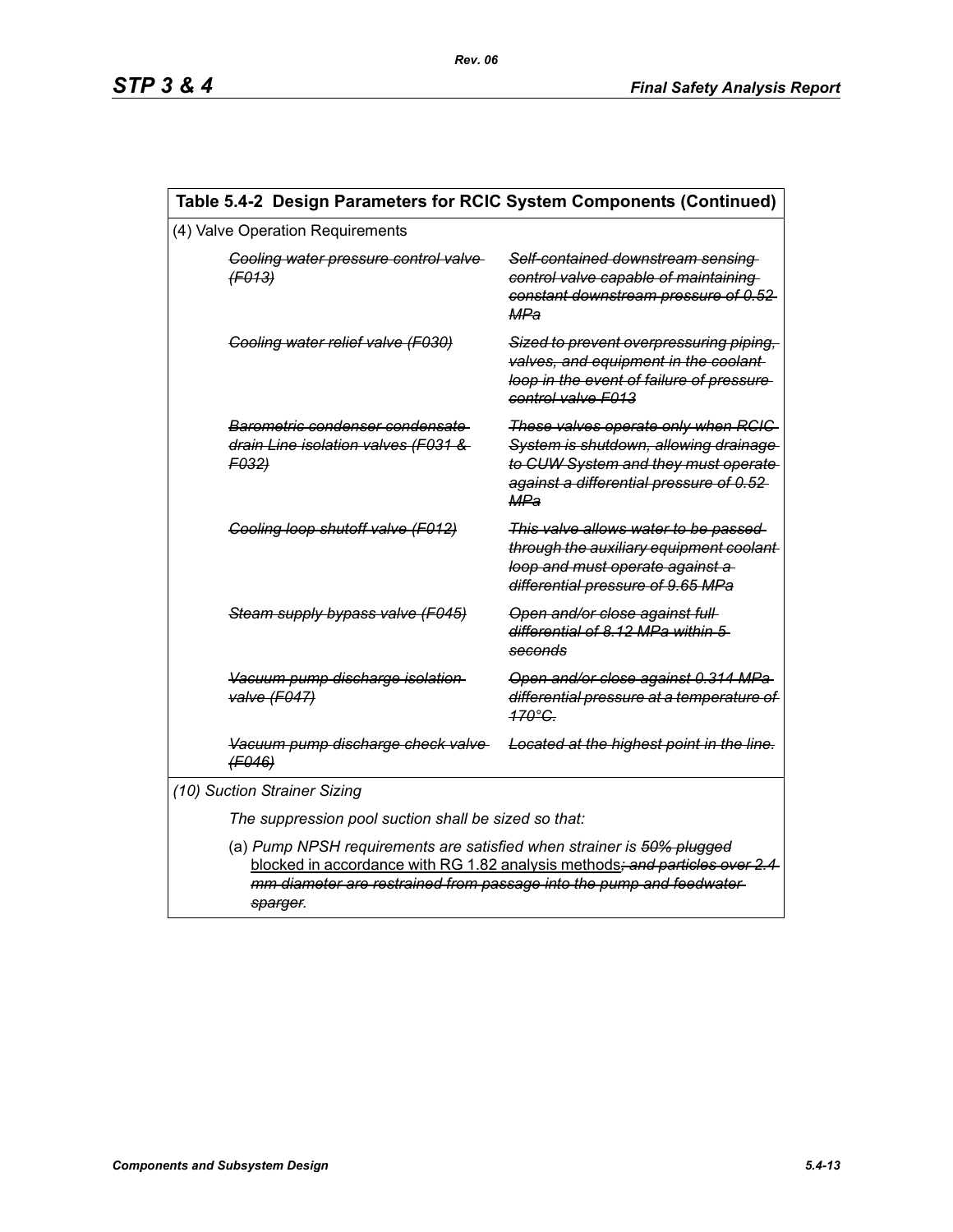| Valve                                                                                                                                                                                                                                                                                                                                           | Valve<br><b>Function</b>                           | <b>Normal</b><br><b>Position</b> | <b>Automatic Logic or Permissives</b> |                         |                                                                                                                                       |
|-------------------------------------------------------------------------------------------------------------------------------------------------------------------------------------------------------------------------------------------------------------------------------------------------------------------------------------------------|----------------------------------------------------|----------------------------------|---------------------------------------|-------------------------|---------------------------------------------------------------------------------------------------------------------------------------|
| <b>Number</b>                                                                                                                                                                                                                                                                                                                                   |                                                    |                                  | <b>Condition</b>                      | <b>Automatic Action</b> |                                                                                                                                       |
| F017 B,C                                                                                                                                                                                                                                                                                                                                        | <b>Drywell Spray</b><br>Valves                     | Closed                           | Note D <sub>D</sub>                   | Close                   | Permissive: To open requires<br>high drywell pressure and<br>F005 fully closed, or to open<br>for test requires F018 fully<br>closed. |
| F018 B,C                                                                                                                                                                                                                                                                                                                                        | <b>Drywell Spray</b><br>Isolation<br>Valves        | Closed                           | Note $H \underline{H}$                | Close                   | Permissive: To open requires<br>high drywell pressure and<br>F005 fully closed, or to open<br>fully requires F017 fully closed.       |
| F019 B,C                                                                                                                                                                                                                                                                                                                                        | <b>Wetwell Spray</b><br><b>Isolation</b><br>Valves | Closed                           | Note A A                              | Close                   | Permissive: To open requires<br>F012 fully closed and either the<br>absence of LOCA or F005 fully<br>closed.                          |
| C <sub>0</sub> 02                                                                                                                                                                                                                                                                                                                               | N/A                                                | <b>Run</b>                       | Note A A                              | Stop                    |                                                                                                                                       |
| <b>NOTES:</b><br>C. Pump is running Pump discharge pressure high and low loop flow signal<br>High suppression pool temperature. (when activated by suppression pool cooling mode)<br>G.<br>H. LOCA condition as indicated by a not-fully-closed injection valve F005.LOCA condition as indicated<br>by a not fully closed injection valve F005. |                                                    |                                  |                                       |                         |                                                                                                                                       |

*Rev. 06*

J. *High loop flow signal.*

# **Table 5.4-4 RHR Heat Exchanger Design and Performance Data**

| <b>Design Point Function</b> | <b>Post-LOCA Containment Reactor Shutdown</b> |
|------------------------------|-----------------------------------------------|
|                              |                                               |

## **Table 5.4-5 Component and Subsystem Relief Valves**

|             |                      |               | <b>Relief</b>        | <b>Relief</b> |
|-------------|----------------------|---------------|----------------------|---------------|
|             |                      | <b>Relief</b> | <b>Pressure</b>      | <b>Flow</b>   |
| MPL No.     | <b>Service</b>       | Route         | (MPaG)               | $(m^3/h)$     |
| E11-F028A-C | <b>Reactor Water</b> | Α             | <del>3.44</del> 3.43 |               |
| E11-F051A-C | <b>Reactor Water</b> | A             | 3.443.43             |               |

1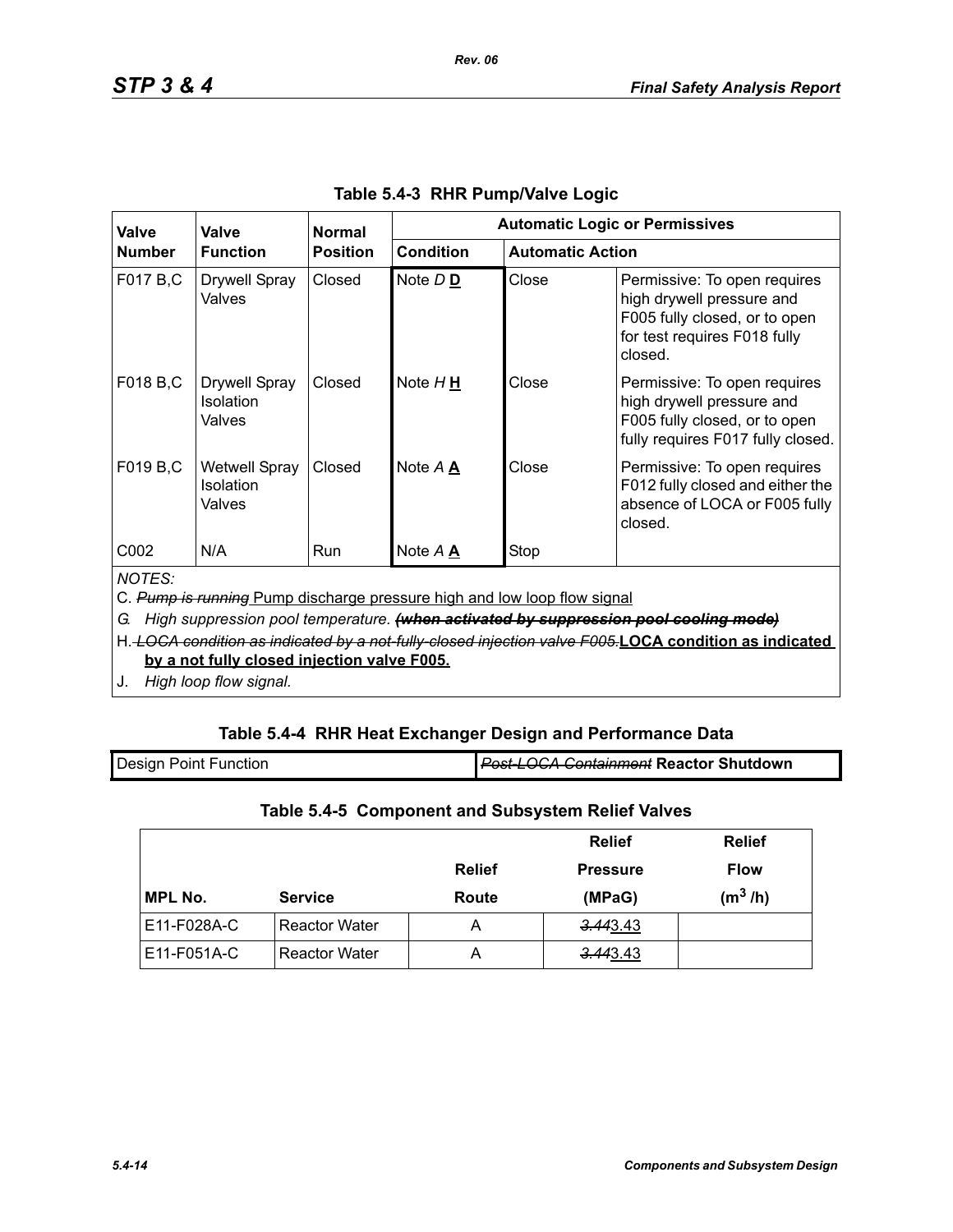| <b>Pumps</b>                         |                                                   |                                              |  |
|--------------------------------------|---------------------------------------------------|----------------------------------------------|--|
| System Flow Rate (kg/h)              | 152,500                                           |                                              |  |
| <b>Type</b>                          | Vertical Sealless centrifugal pump                |                                              |  |
| Number Required                      | 2 (One Pump is required running at 100% capacity) |                                              |  |
| Capacity (% of CUW System flow each) | 50 100                                            |                                              |  |
| Design Temperature (°C)              | 66                                                |                                              |  |
| Design pressure (MPaG)               | <b>40.20 10.65</b>                                |                                              |  |
| Discharge head at shutoff (m)        | <b>160 182</b>                                    |                                              |  |
| <b>Heat Exchangers</b>               | Regenerative                                      | Nonregenerative                              |  |
| Number Required                      | 1 (3 shells per unit)                             | 2 (2 shells per unit)                        |  |
| Capacity (% CUW System flow each)    | 100                                               | 50                                           |  |
| Shell design pressure (MPaG)         | 10.20 10.65                                       | 1.37                                         |  |
| Shell design temperature (°C)        | 302                                               | 85                                           |  |
| Tube design pressure (MPaG)          | 8.83                                              | 8.83                                         |  |
| Tube design temperature (°C)         | 302                                               | 302                                          |  |
| <b>Type</b>                          | Horizontal U-tube                                 | Horizontal U-tube                            |  |
| Exchange Capacity (kJ/h) (per unit)  | $4.15 \times 10^8$ 1.15x10 <sup>8</sup>           | $2.01x 107 2.01x107$                         |  |
| <b>Filter-Demineralizers</b>         |                                                   |                                              |  |
| <b>Type</b>                          | pressure precoat                                  |                                              |  |
| <b>Number Required</b>               | capacity)                                         | 2 (One F/D train is required running at 100% |  |
| Capacity (% of CUW System flow each) | 50 100                                            |                                              |  |
| Flow rate per unit (kg/h)            | 76,250 152,500                                    |                                              |  |
| Design Temperature (°C)              | 66                                                |                                              |  |
| Design pressure (MPaG)               | <b>10.20 10.65</b>                                |                                              |  |
| Linear velocity (m/h)                | $2.5 - 5.0$                                       |                                              |  |
| Differential Pressures (MPa)         |                                                   |                                              |  |
| Clean                                | 0.034                                             |                                              |  |
| Annunciate                           | 0.17                                              |                                              |  |
| Backwash                             | 0.21                                              |                                              |  |
| <b>Containment Isolation Valves</b>  |                                                   |                                              |  |
| Closing time (s)                     | $30$                                              |                                              |  |
| Maximum differential pressure (MPa)  | 8.62                                              |                                              |  |
|                                      |                                                   |                                              |  |

# **Table 5.4-6 Reactor Water Cleanup System Equipment Design Data**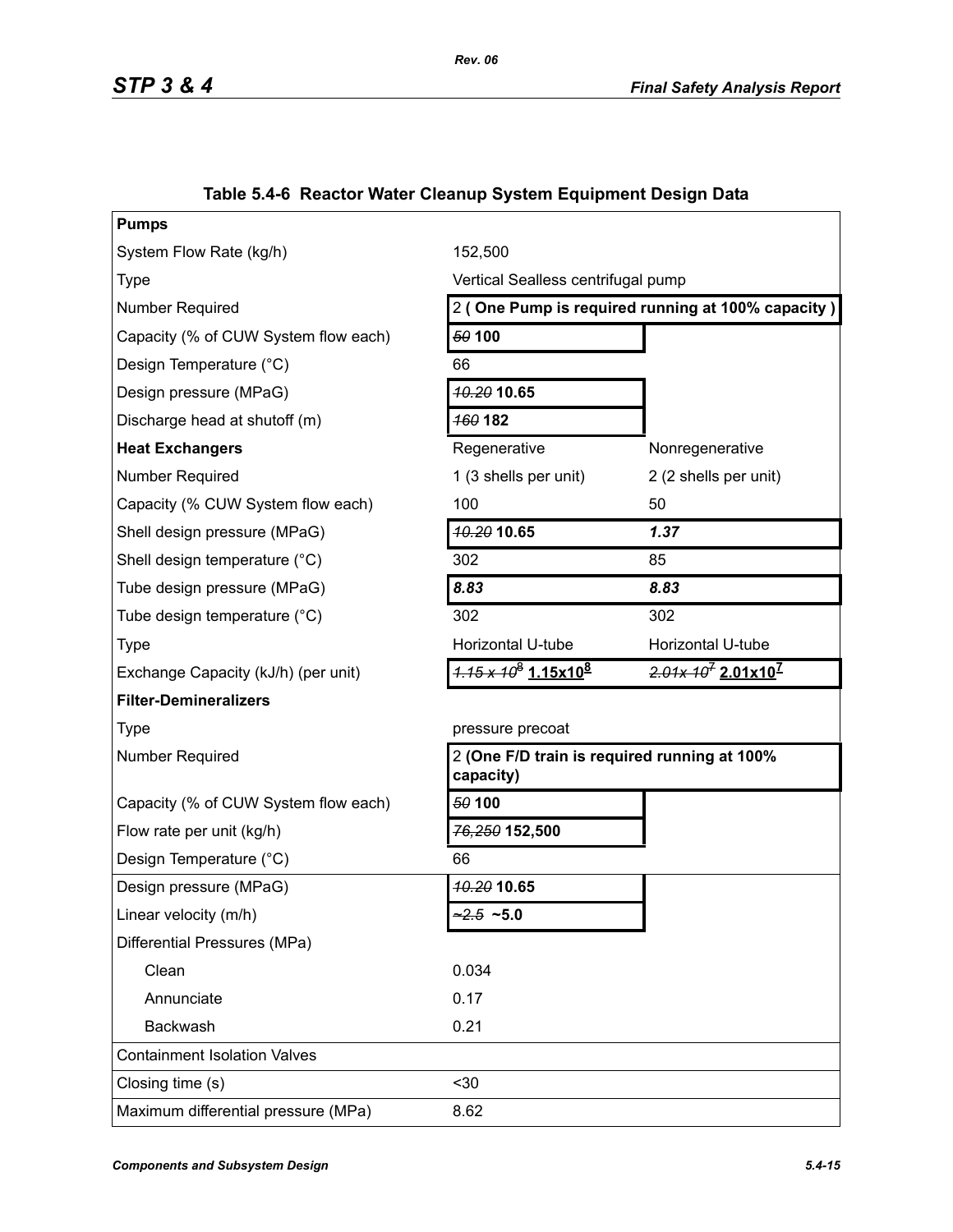

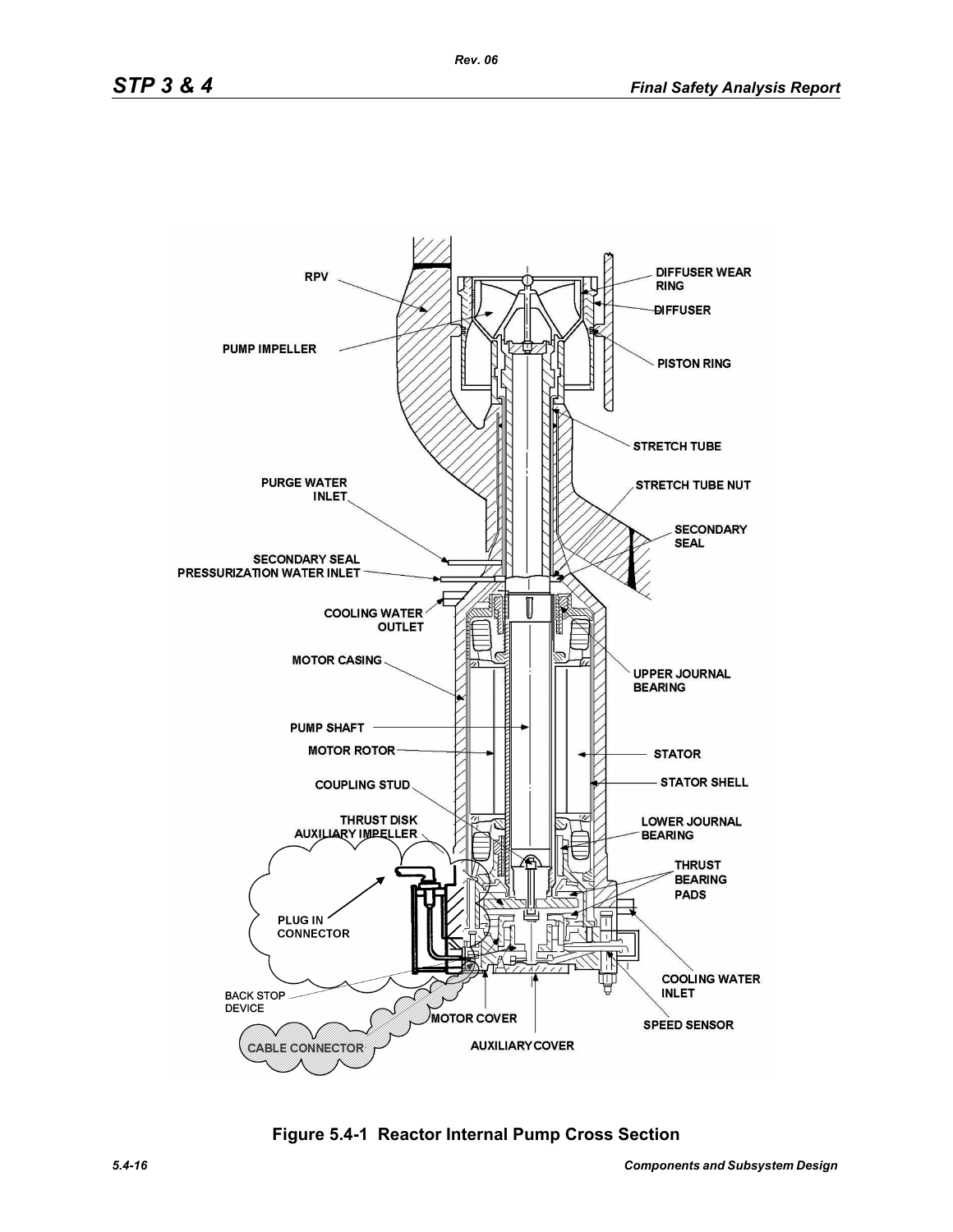### **Figures located in Chapter 21:**

### **Figure 5.4-4 Reactor Recirculation System P&ID**

STD DEP 5.4-4

The Recirculation Motor Heat Exchanger (RMHX) shell, tube sheet and water box material is carbon steel or stainless steel. Material description of connection points between RMHX shell, tube sheet and water box are deleted to permit both of these materials.

### **Figure 5.4-8 Reactor Core Isolation Cooling System P & ID (Sheet 1, 2, and 3)**

STD DEP T1 2.4-3

Replacement of separate pump and turbine assembly with an integrated turbine-pump monoblock device is incorporated in these figures in Chapter 21.

### **Figure 5.4-9 Reactor Core Isolation Cooling System PFD (Sheet 1 & 2)**

### STD DEP T1 2.4-3

Replacement of separate pump and turbine assembly requires changes to process conditions for support subsystems.

STD DEP 6C-1

Reduced minimum NPSH available is incorporated in this figure (Sheet 2) in Chapter 21.

STD DEP T1 2.4-4

50% suction strainer blockage is changed to blockage in accordance with RG 1.82 Rev. 3

### **Figure 5.4-10 Residual Heat Removal System P&ID (Sheet 1, 4 and 6)**

STD DEP T1 2.14-1

Removal of the Hydrogen Recombiners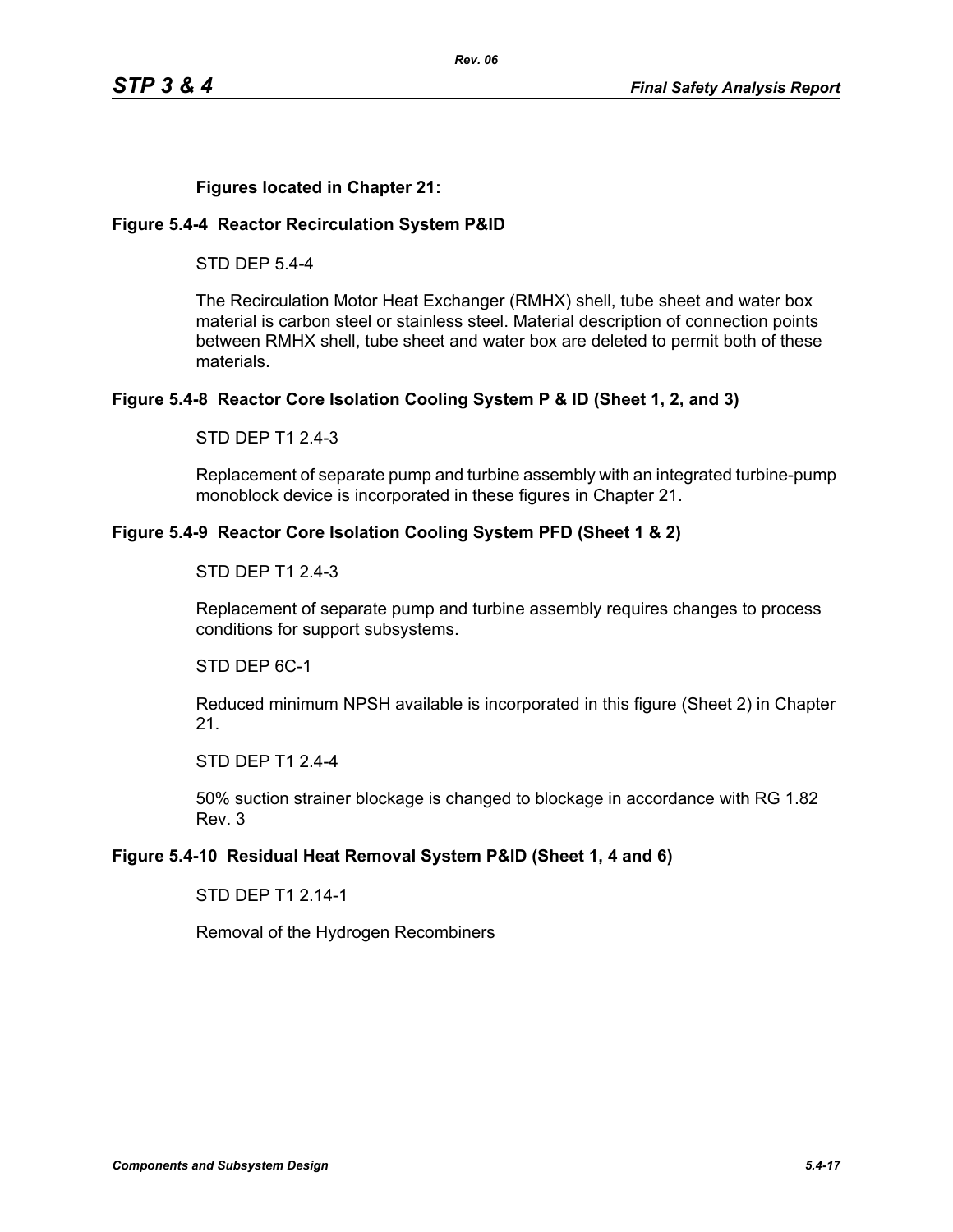### **Figure 5.4-11 Residual Heat Removal PFD (Sheet 1)**

STD DEP 2.4-1, STD DEP 5B-1 and STD DEP 6C-1

The capability to use RHR division A in the Fuel Pool Cooling Assist Mode, increase Heat Exchanger K Valve, and reduced minimum NPSH available are incorporated in this figure in Chapter 21.

### **Figure 5.4-11 Residual Heat Removal System PFD (Sheet 2)**

STD DEP T1 2.4-1

The capability to use RHR division A in the Fuel Pool Cooling Assist Mode is incorporated in this figure in Chapter 21

STD DEP T1 2.4-4

50% Blockage is changed to blockage in accordance with RG 1.82 analysis

### **Figure 5.4-12 Reactor Water Cleanup System P&ID (Sheet 1 of 4)**

STD DEP 5.4-1

CUW piping pressure change to be consistent with Table 5.4-6 is incorporated in this figure in Chapter 21.

### **Figure 5.4-12 Reactor Water Cleanup System P&ID (Sheet 2 of 4)**

STD DEP 5.4-1

CUW piping pressure change to be consistent with Table 5.4-6 is incorporated in this figure in Chapter 21.

STD DEP 5.4-5

A vent line down to main steam line is provided on the top of the RPV head spray return line, in order to avoid accumulation of hydrogen generated by radiolysis of reactor water during normal reactor operation.

### **Figure 5.4-12 Reactor Water Cleanup System P&ID (Sheet 3 of 4)**

STD DEP 5.4-1

CUW piping pressure change to be consistent with Table 5.4-6 is incorporated in this figure in Chapter 21.

### **Figure 5.4-13 Reactor Water Cleanup System PFD (Sheet 2 of 2)**

STD DEP 5.4-1